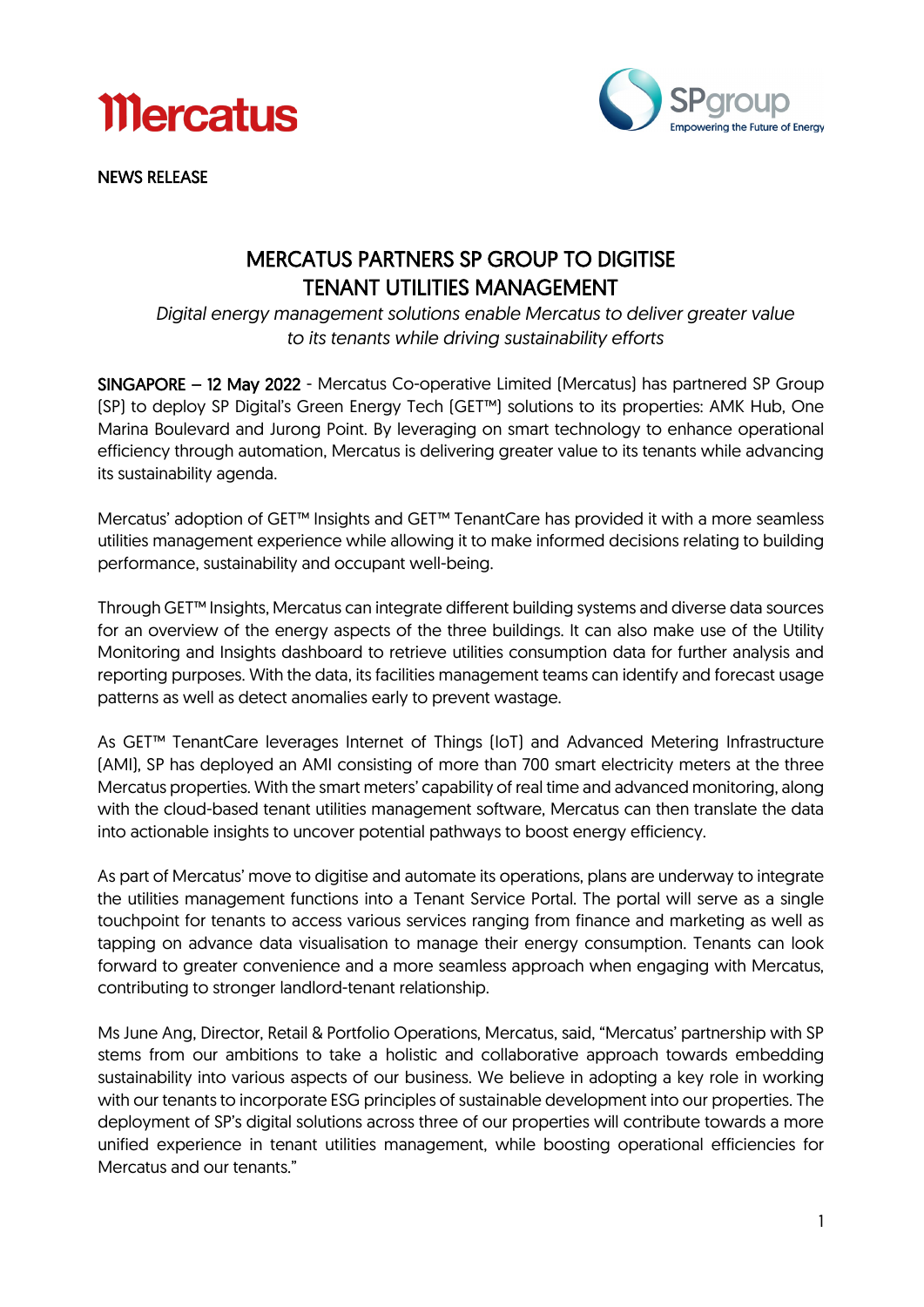# **Mercatus**



Mr Clement Cheong, Vice President, SP Digital, said, "SP is pleased to partner Mercatus on its digital transformation journey and to integrate sustainability into their operations. Our GET™ digital solution provides Mercatus and their tenants with the tools to be more energy efficient and take steps to reduce their carbon footprint. Automating their tenant operations through GET<sup>™</sup> TenantCare and the advanced metering infrastructure will enable the facilities management teams to improve business efficiencies and productivity, and enhance tenant relationships."

GET™ Digital Solution is a suite of solutions that integrates different building systems and diverse data sources to create a seamless, sustainable utilities management experience for our customers. Powered by EnergyTech, the Internet of Things (IoT) and Artificial Intelligence (AI), GET enables building owners and facility managers to make smarter decisions that improve building performance, sustainability and occupant well-being.

GET™ Insights allows Mercatus' facilities management teams and tenants to manage, monitor, report, analyse and optimise utilities usage to help identify wastage, achieve cost savings and reach their sustainability targets. With access to real-time information on its utilities consumption, it is able to make adjustments to improve energy efficiency in its properties, enabling it to save energy and cost.

GET™ TenantCare is a smart and automated tenant sub-metering solution that will enable Mercatus to manage tenant utilities consumption efficiently. Powered by SP Digital's advanced metering infrastructure, GET™ TenantCare simplifies operational challenges involved in utilities management while providing an accurate billing and metering arrangement.

-Ends-